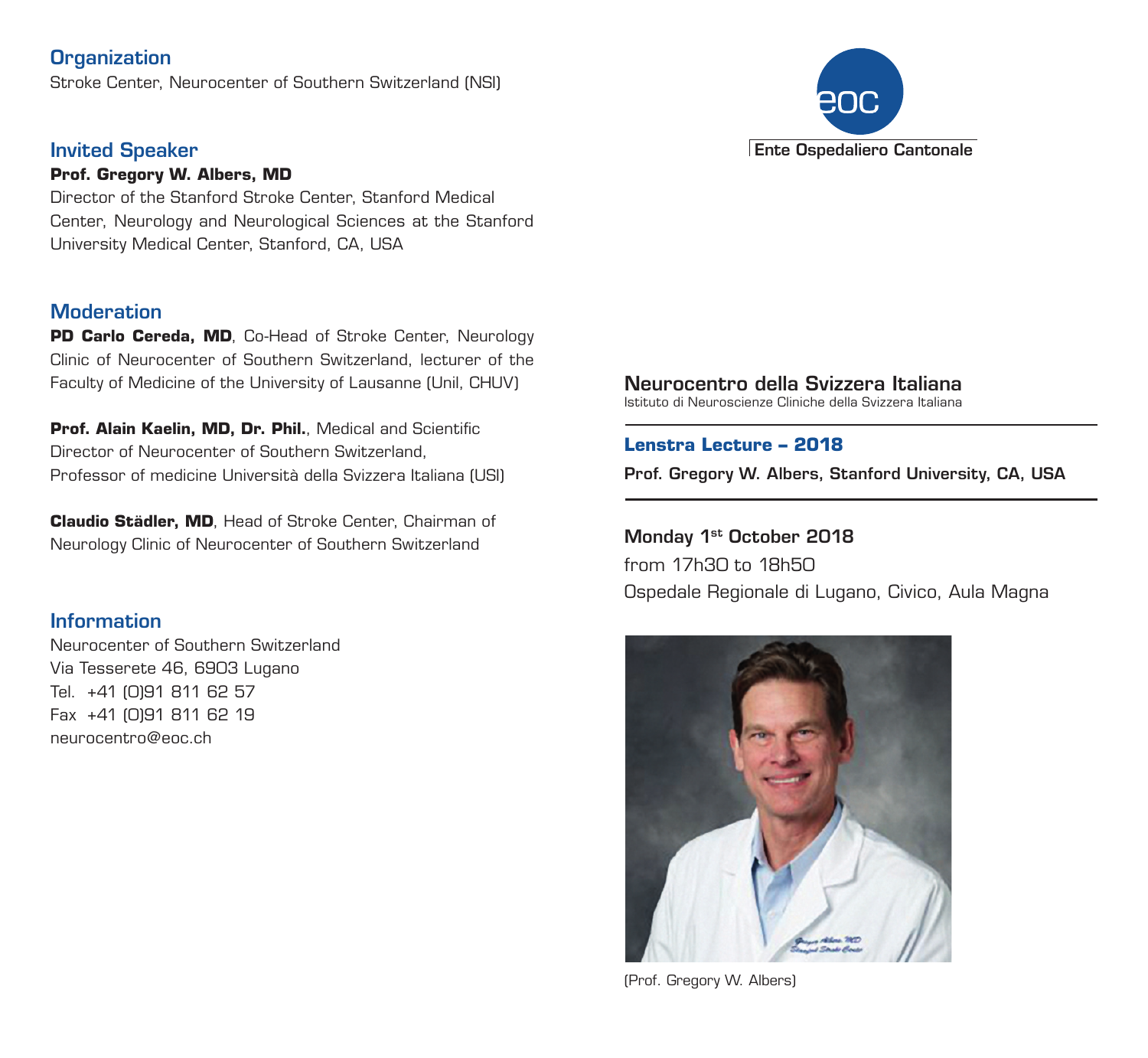Dear Madame, Dear Sirs,

On behalf of the team of the Stroke Center and the organizing committee, we would like to invite you to the Lenstra Lecture 2018 at our Neurocenter (NSI) in Lugano, Switzerland.

The Lecture has been originated in 2018 with the support of Reijer and Antonia Lenstra, to promote education in neurosciences. The Lecture offers a unique opportunity for our medical, academic and healthcare community to meet prominent scientists from all over the world, recognized for outstanding contributions in patient-oriented stroke research.

For the first edition of the Lenstra Lecture the Stroke Center and NSI are honored to invite Gregory W. Albers from Stanford (USA). Throughout his career, Professor Albers has been conviced that stroke is a treatable disease. With his pioneer and innovative approach to imaging and management of ischemic stroke, he contributed to the contemporary revolution of stroke treatment, changing the guidelines of acute stroke care and the outcome of innumerable patients worldwide.

Hoping to welcome you, we send you our best regards,

Program

| 17h30 | Welcome<br>Claudio Städler, Alain Kaelin                               |
|-------|------------------------------------------------------------------------|
| 17h35 | <b>Introduction</b><br>Carlo Cereda                                    |
| 17h45 | Lenstra Lecture - 2018                                                 |
|       | <b>Gregory W. Albers</b><br>From "Time is Brain" to "Time Every Brain" |
| 18h45 | Q&A and Conclusion<br>Carlo Cereda                                     |
| 18h50 | <b>Aperitif</b>                                                        |

C. Cetch

PD Carlo Cereda, MD Co-Head of Stroke Center, Neurology Clinic NSI

Prof. Alain Kaelin, MD Dr.Phil. Medical and scientific Director NSI

Claudio Städler, MD Haed of Stroke Center and Chairman Neurology Clinic NSI